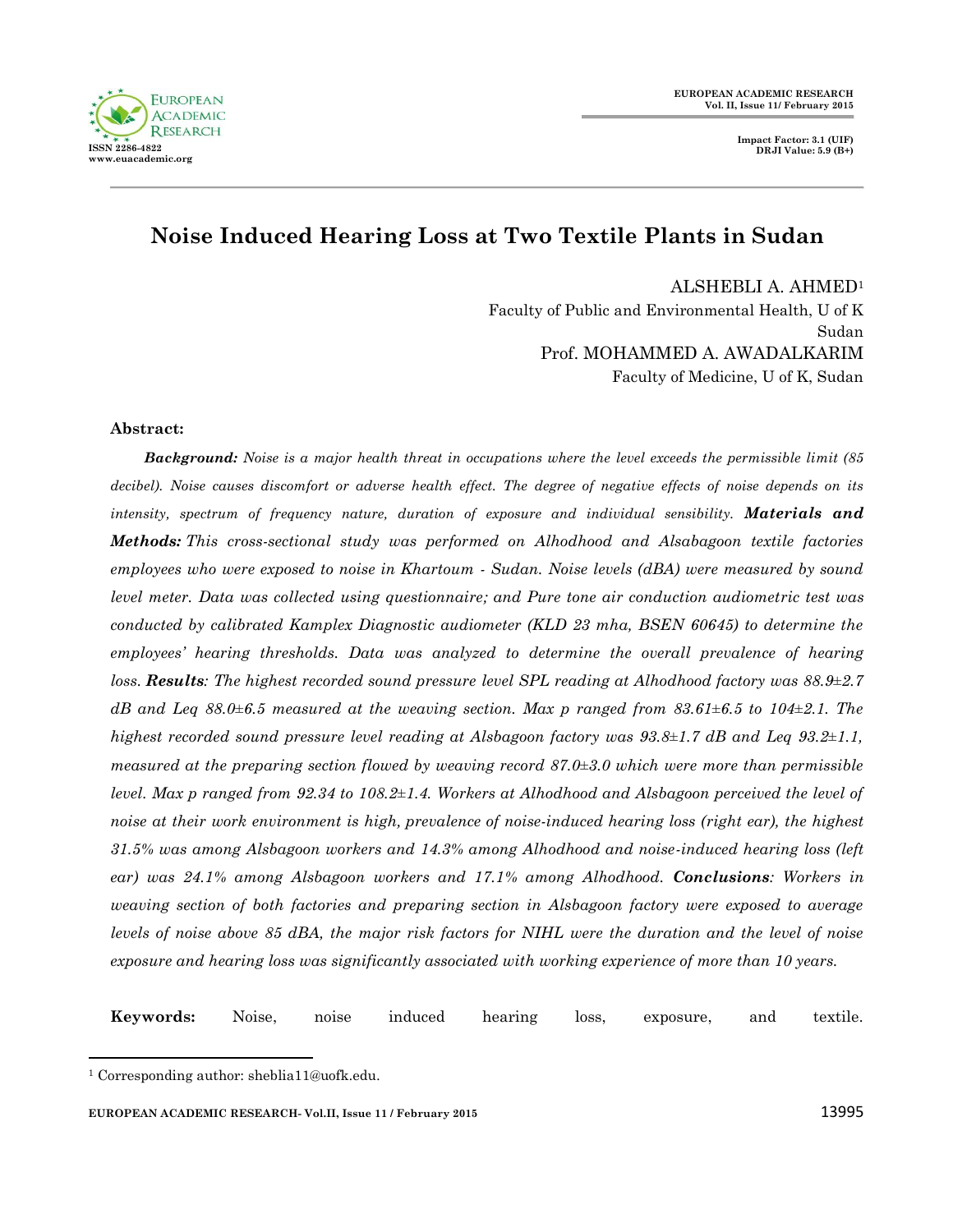#### **Introduction:**

World Health Organization reported that 16% of the disabling hearing loss in adults is attributable to occupational noise exposure [1]. The association between noise and noise-induced hearing loss (NIHL) has been known since the 18<sup>th</sup> century. NIHL remains among the 10 leading occupational diseases [2]. Noise-induced hearing loss usually progresses unnoticed until it begins to interfere with communication, posing a serious safety hazard and a decrease in the quality of life [3].The following categories are widely applied because they correspond to regulatory limits in developed (usually 85 dB (A)) and many developing (usually 90 dB (A)) countries for 8-hour day: Minimum noise exposure: <85 dB (A), Moderately high noise exposure: 85−90 dB (A) , High noise exposure: > 90 dB (A). [4]. Noise induced hearing loss is an irreversible and incurable disease [5]. Noise exposure can create permanent threshold shifts (PTS); temporary threshold shifts (TTS), permanent or temporary tinnitus and other physical side effects such as high blood pressure. These types of hearing damage are often referred to as noise induced hearing loss (NIHL) [6]. Noise induced hearing loss ranging from an average hearing threshold across 500, 1000, and 2000Hz of 25 dB or for OSHA [7].The higher frequencies are more commonly the first to be damaged by the hazardous noise. Hazardous noise is generally any noise that is above 85 dBA [6].

## **Materials and methods:**

This is a descriptive cross sectional study conducted at Alhodhood textile factory and Alsabagoon Textile Company located in Khartoum North industrial area in 2013. The study included 198 workers at the two factories; medical examination of the hearing is carried out to (78) workers so many of the workers at the stage of the medical examination has stopped working because the length of the plant stops.

**EUROPEAN ACADEMIC RESEARCH- Vol.II, Issue 11 / February 2015** 13996 A comprehensive questionnaire with both open and closed-ended questions was used to collect demographic data. Measurements of sound level at all sites were done by using a Burel and Kjaer type 2203 (Integrating) Sound Level Meter .Noise Dosimeter: A personal dosimeter (model B & k type 4428, made in Denmark) was used to establish a total noise dose over eight hours of exposure on randomly selected workers from all sections at the two factories by using simple random sampling. Measurements were taken during the usual working hours at 8:00 am and 3:00 pm, when the factories were in production. Audiometric test was conducted using calibrated Kamplex Diagnostic audiometer (KLD 23 mha, BSEN 60645) to determine the employees hearing thresholds, the earphones used with this audiometer were Telephonic model TDH-50P in the conventional frequencies 0.25, 0.5, 1, 2, 4 and 8 KHz for both ears of each. The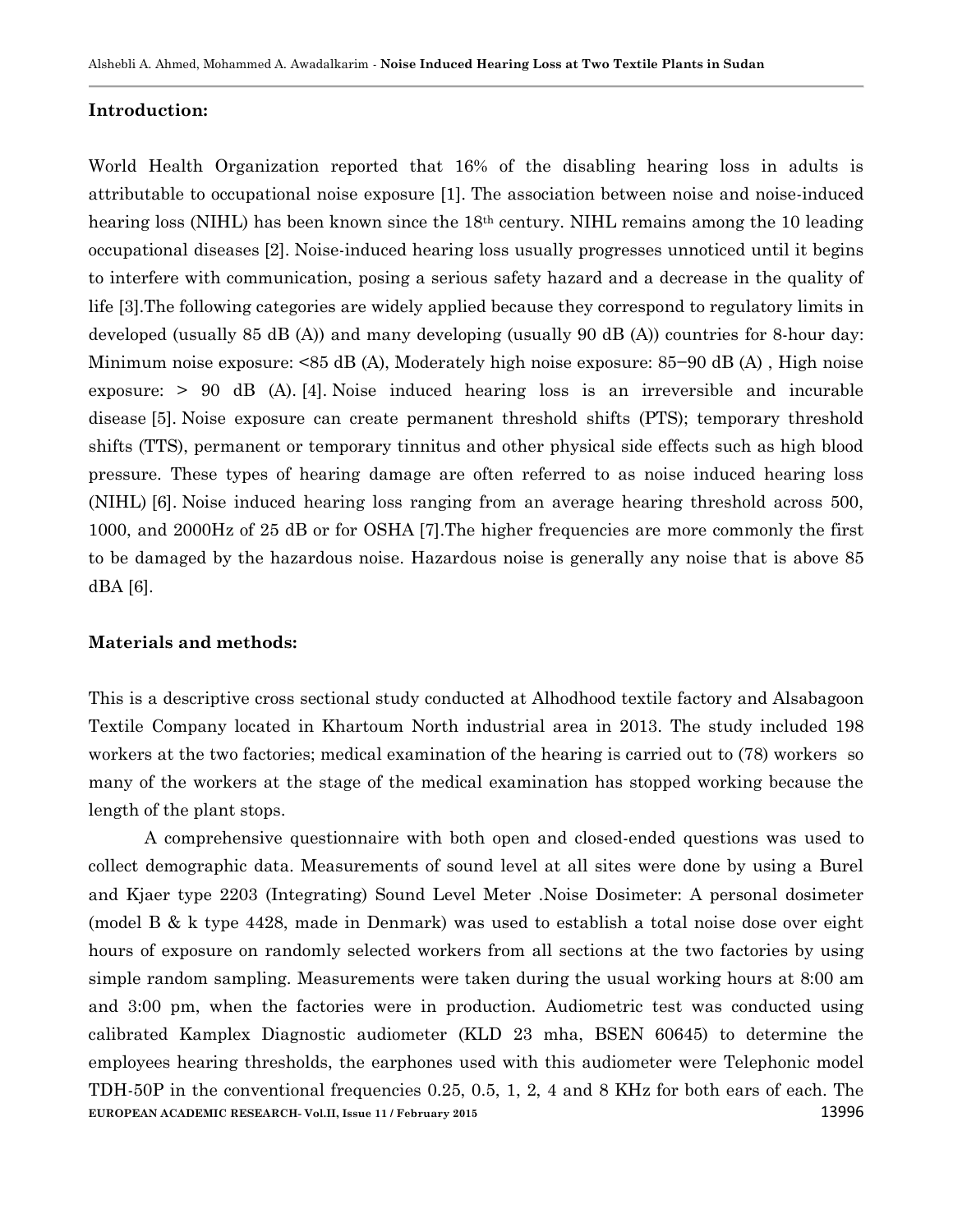audiometer met ANSIS 3.26-1981 standard, and calibrated in dBA. All audiometric tests were conducted in a testing facility fulfilling ISO 8253-1(1989) criteria**.** The background noise level in examination room was usually 45dBA (the A-weighted level was commonly used to define degrees of auditory risk) and was checked twice per day to ascertain that it remained below 50dBA, the accepted standard in many industrialized countries. Measurements were taken using 5dB increments. Audiometric tests were only made at least 18 Hrs after the last exposure to noise to allow recovery from any temporary hearing threshold shifts. Ears with conductive hearing or impacted by wax or perforated were excluded from the statistical analysis .Test was started at a frequency of 1000 Hz and then in the order of 2000, 4000, 8000, 500 and 250 Hz. The average hearing threshold of 25 dBA or more at frequencies 0.5,1,2, and 4kHz was the criterion used for hearing impairment.

The results of both tests were compared using SPSS (Ver. 21). Paired't' test was used for comparison. A P-value of less than 0.05 was taken as the level of significance. An informed consent was filled for each participant.

## **Results:**

# **Table (1): Demographic and characteristics of participants at Alhodhood and Alsbagoon factories - Sudan – 2013 (n=187).**

| <b>Variables</b> | Alhodhood |               | Alsabagoon |               | Total |               |  |
|------------------|-----------|---------------|------------|---------------|-------|---------------|--|
| Gender           | $\rm No$  | $\frac{0}{0}$ | $\rm No$   | $\frac{0}{0}$ | No    | $\frac{0}{0}$ |  |
| Male             | 56        | 64.4          | 69         | 69.0          | 125   | 66.8          |  |
| Female           | 31        | 35.6          | 31         | 31.0          | 62    | 33.2          |  |
| Total            | 87        | 100.0         | 100        | 100.0         | 187   | 100.0         |  |
| Age (years)      | $\rm No$  | $\frac{0}{0}$ | $\rm No$   | $\frac{0}{0}$ | No    | $\%$          |  |
| $18 - 30$        | 46        | 52.9          | 54         | 54.0          | 100   | 53.5          |  |
| $31 - 40$        | 22        | 25.3          | 33         | 33.0          | 55    | 29.4          |  |
| $41 - 50$        | 11        | 12.6          | 5          | 5.0           | 16    | 8.6           |  |
| $51 - 60$        |           | 8.0           |            | 7.0           | 14    | 7.5           |  |
| More than 60     |           | 1.1           |            | 1.0           | 2     | 1.1           |  |
| Total            | 87        | 100.0         | 100        | 100.0         | 187   | 100.0         |  |

**Table (2): Noise measurements at Alhodhood Factory - Sudan – 2013.**

|                 | Leq(dBA)        | Max p           | Min L          | Max L          | Lepd           | SEL             | SPL            |
|-----------------|-----------------|-----------------|----------------|----------------|----------------|-----------------|----------------|
| Weaving         | $88.0 \pm 6.5$  | $104.2 \pm 2.1$ | $86.9 \pm 2.2$ | $89.2 \pm 5.6$ | $87.5 \pm 2.2$ | $98.3 \pm 2.3$  | $88.9 \pm 2.7$ |
| Administration  | $58.4 \pm 8.1$  | $83.61 \pm 6.7$ | $54.1\pm8.5$   | $64.3 \pm 7.8$ | $58.1 \pm 8.2$ | $68.7 \pm 8.1$  | $59.4 \pm 9.7$ |
| Preparing       | $63.1 \pm 4.6$  | $90.5 \pm 6.4$  | $60.0 \pm 3.8$ | $70.5 \pm 6.7$ | $62.8 \pm 4.6$ | $73.7{\pm}4.6$  | $64.3 \pm 5.0$ |
| Printing        | $77.0 \pm 2.6$  | $94.6 \pm 3.1$  | $75.8 \pm 2.6$ | $80.0 \pm 3.3$ | $77.6 \pm 3.5$ | $87.35 \pm 2.7$ | $77.8 \pm 2.8$ |
| Quality control | $79.6 \pm 1.49$ | $97.5 \pm 1.1$  | $78.3 \pm 1.5$ | $82.7 \pm 1.9$ | $79.3 \pm 1.5$ | $90.1 \pm 1.4$  | $80.4 \pm 1.7$ |

 **Table (3): Noise measurements at Alsbagoon factory - Sudan – 2013.**

**Department Noise level in dBA** 

**EUROPEAN ACADEMIC RESEARCH- Vol.II, Issue 11 / February 2015** 13997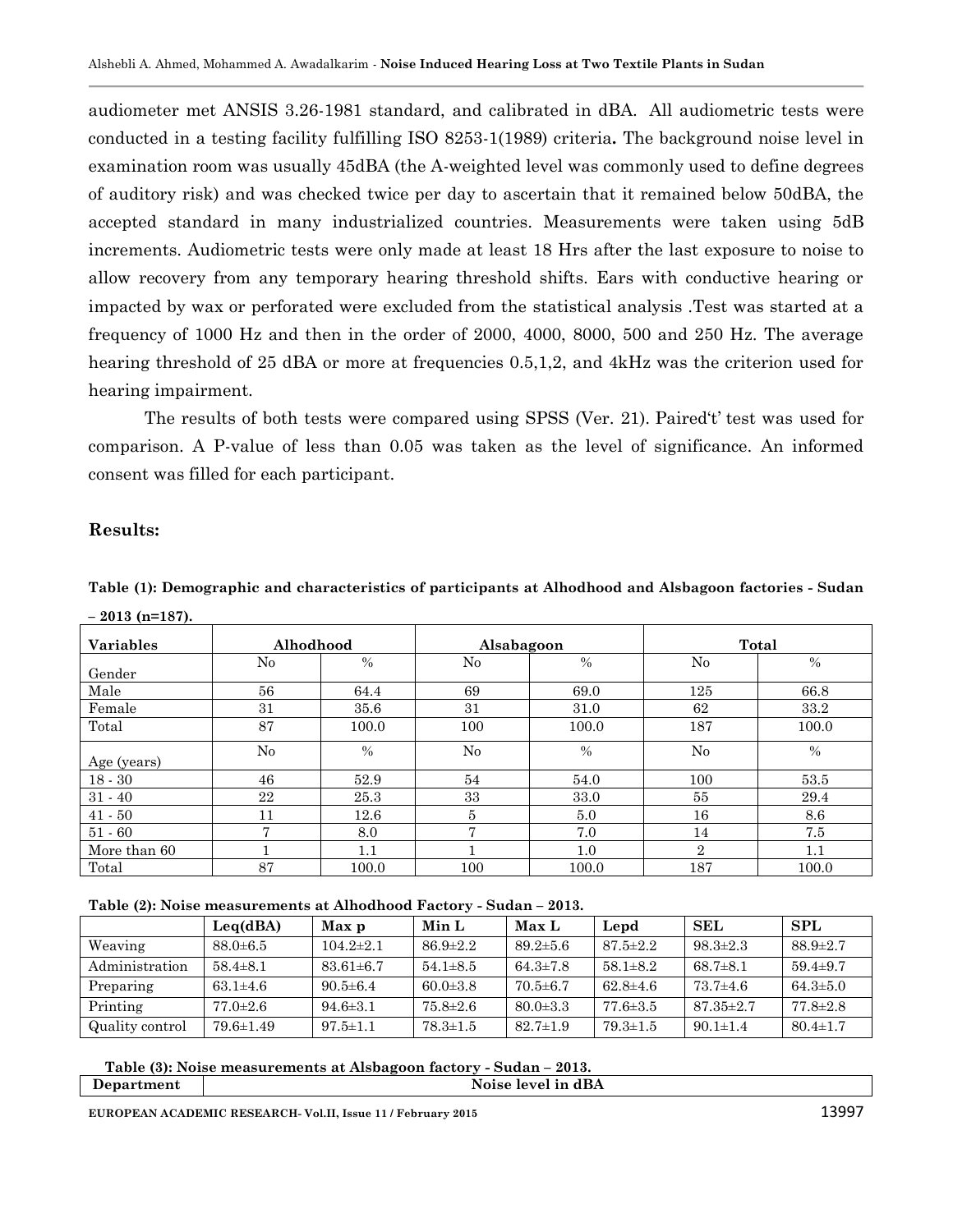Alshebli A. Ahmed, Mohammed A. Awadalkarim *-* **Noise Induced Hearing Loss at Two Textile Plants in Sudan**

|                 | Leq(dBA)        | Max p           | Min L           | Max L          | Lepd           | SEL             | SPL            |
|-----------------|-----------------|-----------------|-----------------|----------------|----------------|-----------------|----------------|
| Weaving         | $86.1 \pm 6.4$  | $102.2 \pm 2.9$ | $85.3 \pm 3.1$  | $87.3 \pm 4.0$ | $85.8 \pm 3.2$ | $91.0 \pm 3.3$  | $87.0 \pm 3.0$ |
| Administration  | $63.6 \pm 3.5$  | $92.34 \pm 5.5$ | $57.4 \pm 3.5$  | $74.4 \pm 6.7$ | $63.9 \pm 4.1$ | $75.0 \pm 3.9$  | $61.8 \pm 2.8$ |
| Preparing       | $93.2 \pm 1.1$  | $108.2 \pm 1.4$ | $92.6 \pm 1.2$  | $94.2 \pm 1.2$ | $92.9 \pm 1.1$ | $103.6 \pm 1.2$ | $93.8 \pm 1.7$ |
| Printing        | $71.4 \pm 2.9$  | $90.9 \pm 1.7$  | $70.4 \pm 2.6$  | $73.2 \pm 2.5$ | $71.1 \pm 2.8$ | $82.4 \pm 3.7$  | $73.8 \pm 2.7$ |
| Quality control | $74.37 \pm 1.7$ | $93.24 \pm 3.0$ | $73.18 \pm 3.0$ | $76.3 \pm 3.5$ | $74.1 \pm 3.9$ | $85.1 \pm 3.7$  | $76.5 \pm 4.1$ |

**Figure (1): The perceived noise levels at the work environment according to questionnaire respondents employed at Alhodhood and Alsbagoon textile factories – 2013 (n=181).**



**Figure (2): Distribution of employees into exposed and non-exposed according to (SPL ≥ 85 dB) at Alhodhood and Alsbagoon factories - Sudan – 2013 (n=198).**

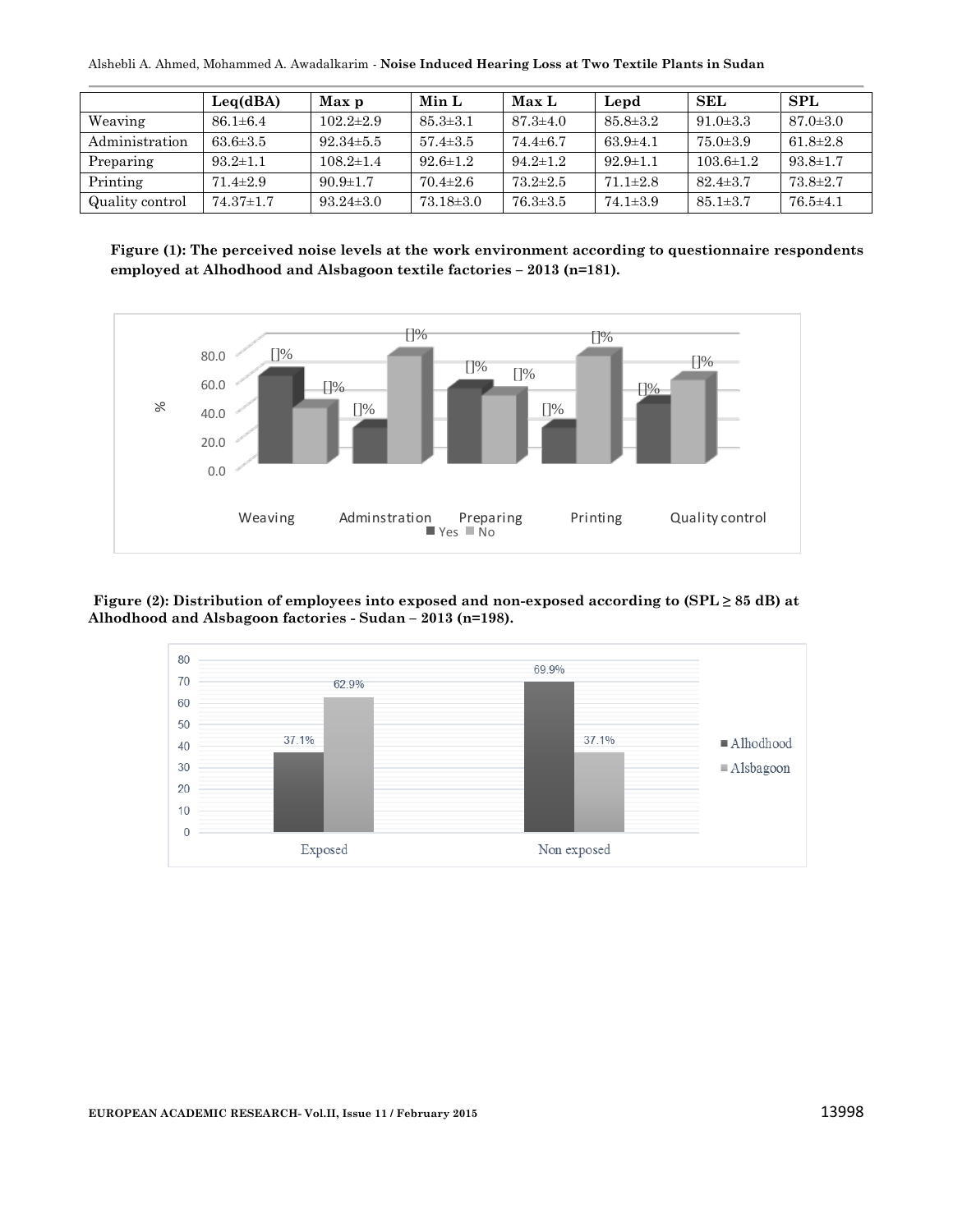**Figure (3): Noise induced hearing loss (right ear) among workers employed at Alhodhood and Alsbagoon textile factories-Sudan -2013 (n=187).**



**Figure (4): Noise induced hearing loss (left ear) among workers employed at Alhodhood and Alsbagoon textile factories- Sudan-2013- (n=187).**



**Figure (5): Noise induced hearing loss (right ear) among exposed and non-exposed employees at Alhodhood and Alsbagoon textile factories – Sudan-2013-(n=89).**

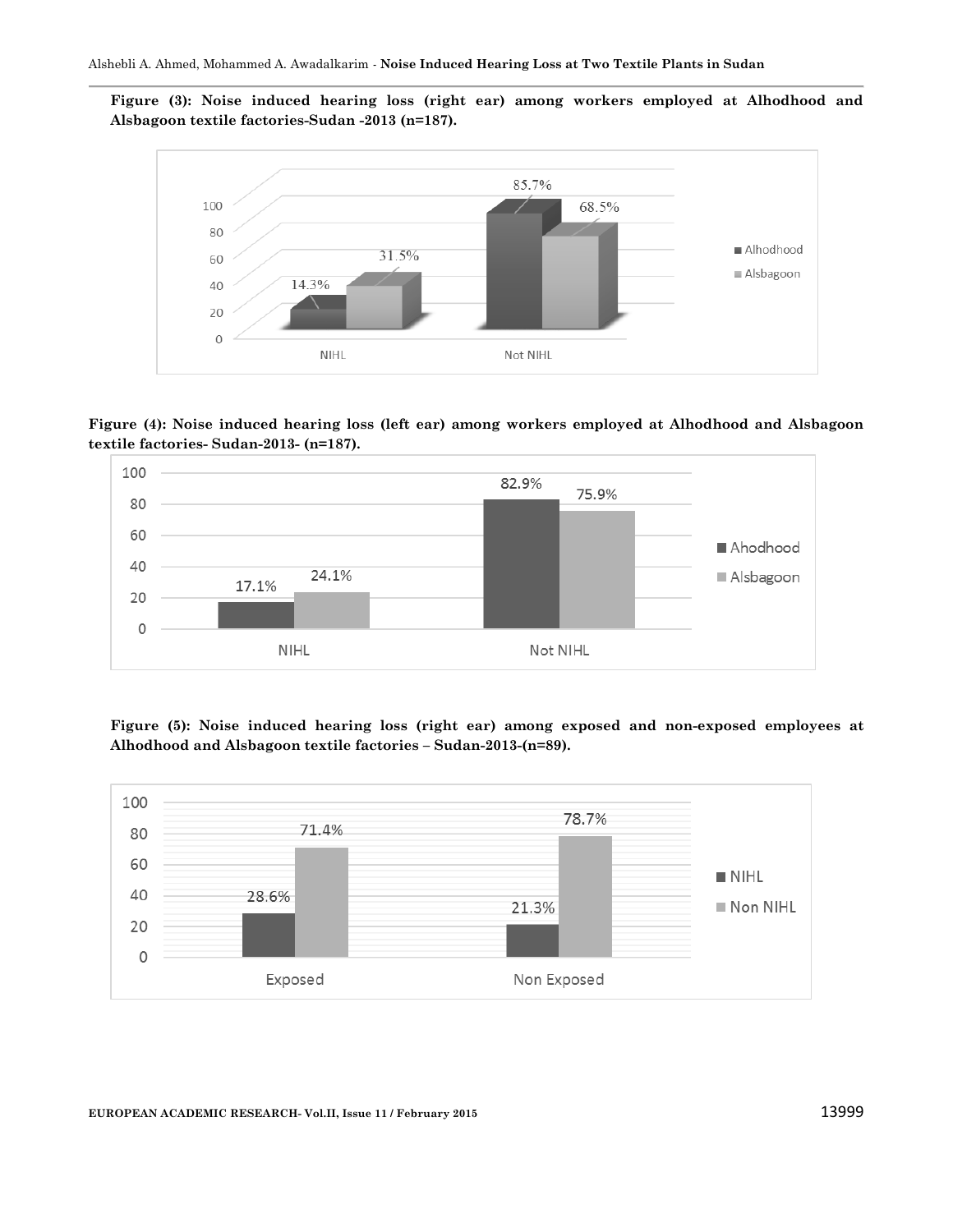**Figure (6): Noise induced hearing loss (left ear) among exposed and non-exposed employees at Alhodhood and Alsbagoon textile factories – Sudan-2013-(n=89).**



**Figure (7): The gender distribution of noise induced hearing loss (right ear) cases employed at Alhodhood and Alsbagoon textile factories – Sudan- 2013-(n =78).**



**Figure (8): Exposure duration and noise induced hearing loss (right ear) among workers at Alhodhood and Alsbagoon textile factories - Sudan - 2013 (n=78).**



#### **EUROPEAN ACADEMIC RESEARCH-** Vol.II, Issue 11 / February 2015 14000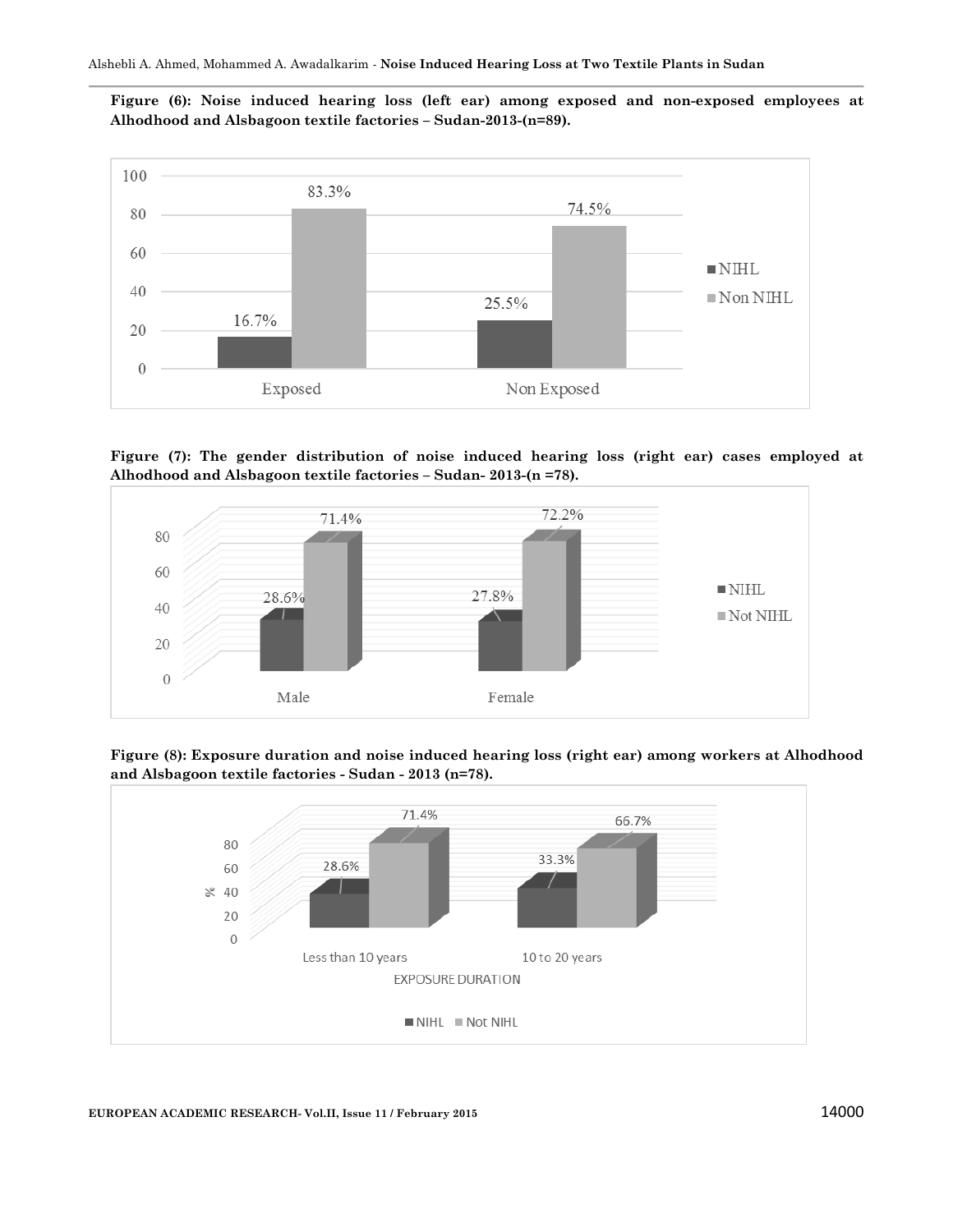



#### **Discussion:**

Results of the noise measurement show that overall noise levels dBA Leq at Alhodhood included in this study ranged between 58.4±8.1 and 88.0±6.5 dBA. Noise levels dBA Leq at Alsbagoon ranged between 63.6±3.5 and 93.2±1.1 Workers in weaving section at both factories and preparing section at Alsbagoon factory were exposed to average levels of noise above 85 dBA, the threshold limit value has been set and allowed by the International Standards Organization (ISO), EEC and other developed countries. NIOSH estimates that there is an excess risk of 8% for a 25 dB average hearing loss at 1, 2, 3 and 4 kHz at an occupational  $L_{A2000hn}$  of 85 dBA and 25% excess risk at a level of 90 dBA [2] United Kingdom, Belgium, Italy, Canada, France and Denmark allow 90 dBA Leq. Japan, Sweden, Germany, Norway allow 85 dBA Leq. These limits are allowed for halving rates of 3 dBA and working schedules of 8 h/d. OSHA (USA) allows 90 dBA for 8 h/d with halving rate of 5 dBA [8], as well as in some African countries, including Sudan [9] ; and in some Asian countries including Vitnam [10]. The noise level 88.0±6.5dBA in the weaving section at Alhodhood and noise level 87.0±3.0 were comparable to the noise level at the range of 88.4 - 104 dBA level measured in weaving sections of five renowned textile industries of Karachi in Pakistan [11], 102.5 dBA in Hong Kong [12], The average noise level in the weaving sections were  $10I.3 \pm 2.7$  dBA and  $89.8 \pm 5.3$  dBA in Thailand, respectively [13], also in Ethiopia [14] who reported that the highest noise level in area samples was observed in weaving section, with mean  $\pm$ SD of 99.5  $\pm$ 3.2dBA. Also (2000)[15]who reported that the noise levels range between 94 dBA and 116 dBA in a textile factory of Timisoara city i.e., they exceeded the Romanian limit of 90 dB. Also [16] who reported that workers exposed to high noise 105 dBA in a textile factory also in [8] who reported that workers at two factories in India exposed to high noise level ranged between 80 to 102 dBA.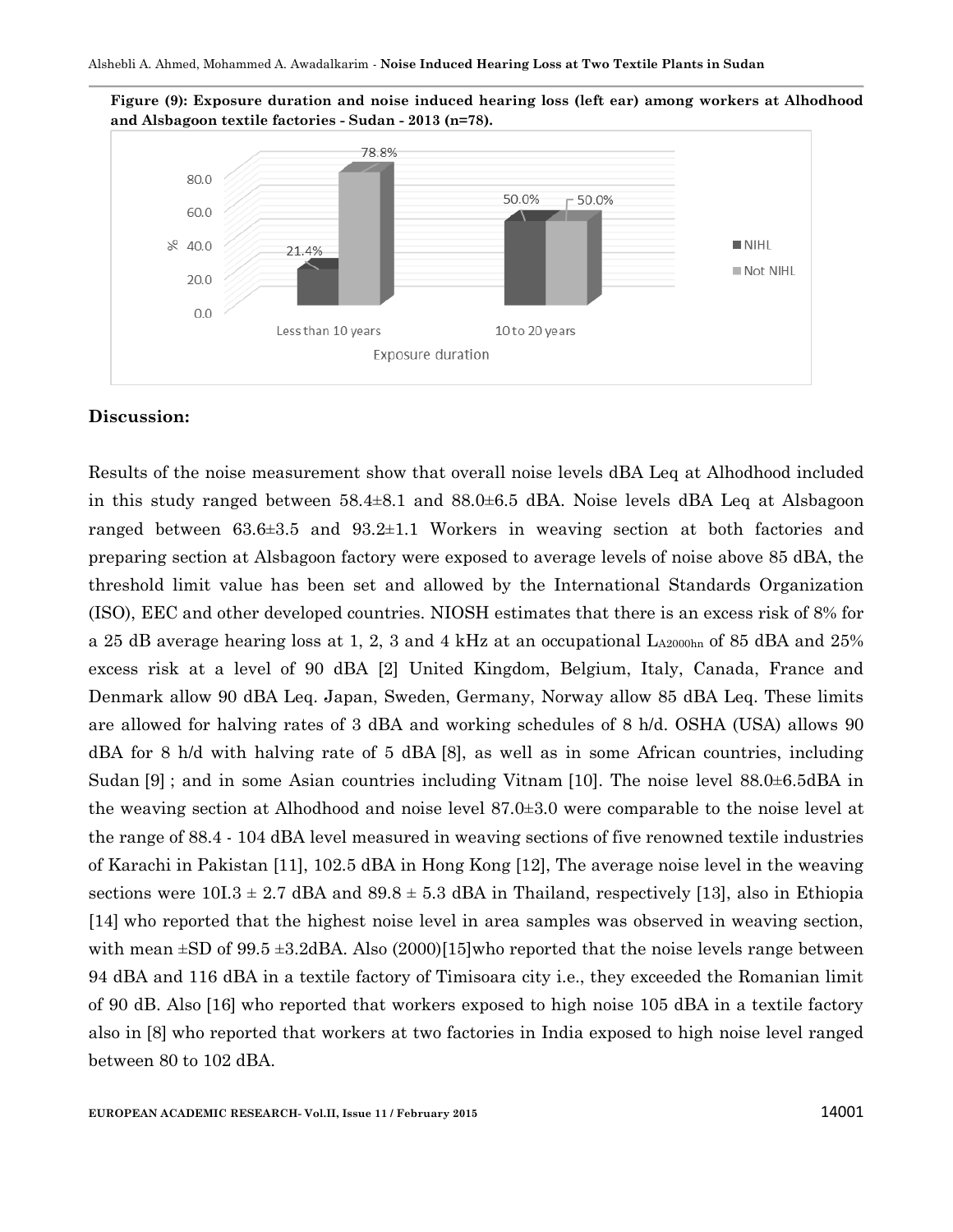Daily period of noise exposure was 8 hours for all of the workers in both factories. The daily noise exposure of workers in areas like weaving, quality control in both factories and preparing section in Alsbagoon exceeds the maximum exposure limit of 90 dBA, specified by occupational health Khartoum state ministry. The noise exposure at other work areas like administration section at both factories recorded less than 90 dBA, but is quite higher than limits used for assessment of noise for community response. 75% (202 subjects) from the exposed group were exposed to a daily Leq above the permissible level of 85 dBA and most (61.0%) of these did not and had never used any form of hearing protection [17]. As reported by [10] Noise in the weaving section showed that the noise levels exceeded the Vietnamese standard of 90 dBA by as much as 9 dBA in some areas and have demonstrated that [15] the noise levels ranged between 94 and 116 dB (A), i.e., they exceeded the Romanian limit of 90 dB. Exposed to continuous broadband noise of the constant level of approx. 100 dBA [18]. The study revealed that the highest noise level in area samples was observed in weaving section, with mean  $\pm SD$  of  $99.5 \pm 3.2$  (14]. In [11] it was shown that noise level was in range of 88.4-104 dBA. The Occupational Health Section reported that the noise level in different sections of Assiut Spinning Factory range from 85-105dBA.

**EUROPEAN ACADEMIC RESEARCH- Vol.II, Issue 11 / February 2015** 14002 Noise induced hearing loss is an irreversible and incurable disease [5]. The occupations that carry a particularly high risk of hearing loss include operation of textile machines [5]. The results revealed that the prevalence rate of hearing loss (right ear) was higher among the exposed group 28.6% and 21.3% in the non-exposed group; hearing loss (left ear) was higher among the exposed group 16.7% in the exposed group, and 25.5% in the non-exposed group. Bivariate analysis showed a significant hearing loss in the exposed vs. non-exposed subjects [17]. This study has shown that the NIHL ratio was significantly more prevalent on the exposed subjects; and that this agree with [19, 5].Twelve of the workers (10.0%) complained of hearing loss [20]. Thirty eight percent of exposed subjects had hearing impairment, which was 8-fold higher rate than that found for non-exposed subjects [17]. The study has shown that the NIHL ratio was significantly more prevalent on the exposed workers in the weaving section at both factories compared with administration workers .For sections, the highest hearing impairment were recorded among workers in the weaving, preparing and quality control sections while the lowest levels were recorded among the staff in the administration section. The higher noise levels in the weaving ,preparing and quality control sections, reflected in higher prevalence of NIHL among workers in those sections. This agree with many studies Ethiopia by [14] who mentioned that hearing impairment was highest prevalence of 71.1% observed among the weavers. No significant differences between hear disturbance and different sections of factories sector. This is attributed to high levels of noise in all sections at the two factories compare to [13]who revealed the significantly higher noise induced hearing loss among workers in the weaving section compared to other mill workers and office workers  $(P < 0.01)$ . The present study also found that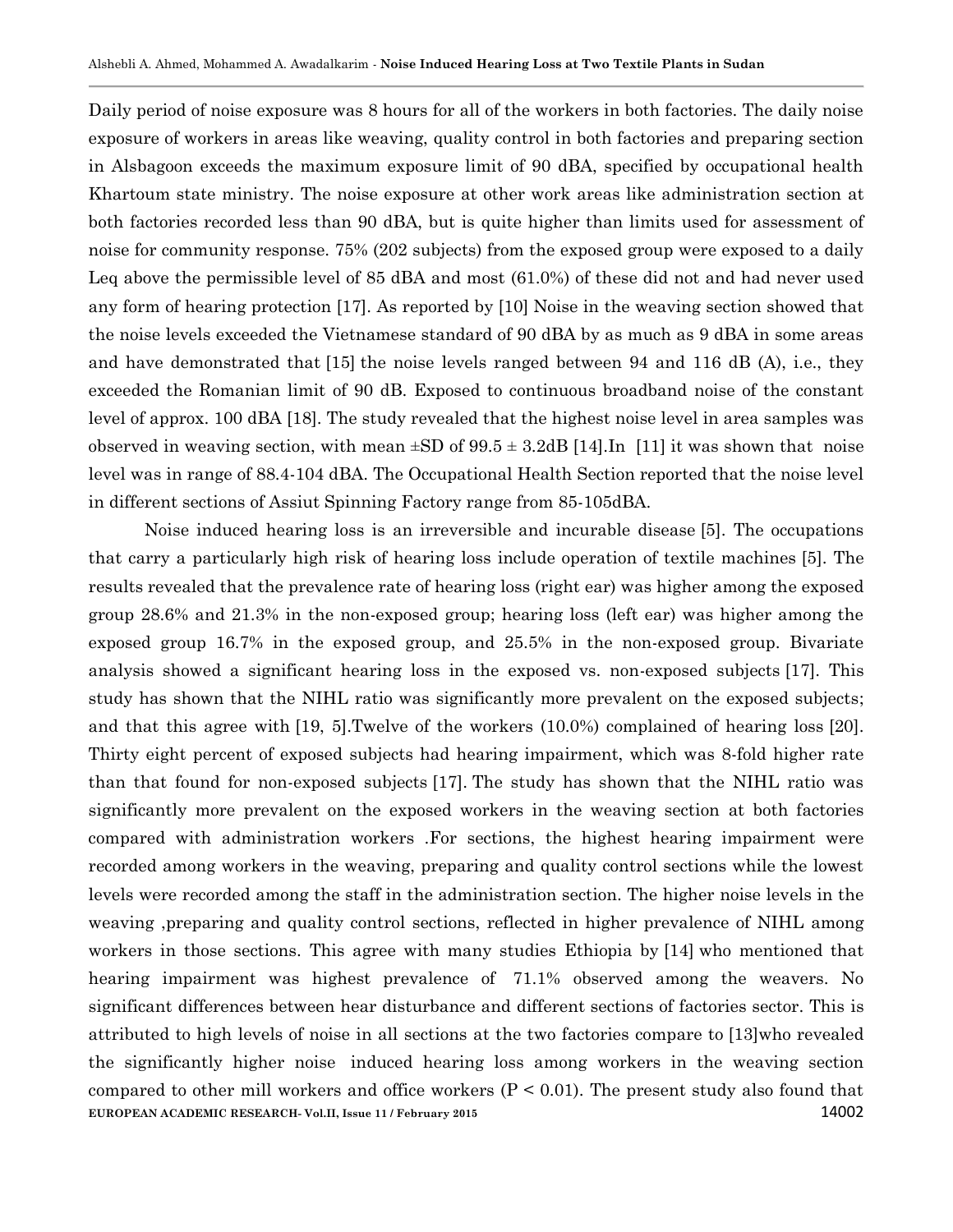subjects exposed to daily Leq greater than 85 dBA had significantly higher mean thresholds than the non-exposed across frequencies tested. No significant differences between hear disturbance and different sections of spinning sector. This is attributed to high levels of noise in all sections at the two factories. The major risk factors for noise induced hearing loss were the duration and the level of noise exposure [14]. The Occupational Health Section reported that the noise level in different sections of Assiut Spinning Factory range from 85-105dB. The prevalence rate of hearing loss was higher among the exposed group i.e. 30.0% in the exposed group, and 8% in the non-exposed group [21]. The present study showed that the prevalence of noise induced hearing loss symptoms significantly increased in some sections such as quality control, weaving, and preparing as these sections had high noise level than other sections. The amount and type of direct hear cell damage depends on the intensity of the sound [22].No significant differences between the hearing loss intensity in men and women were found these agree with previous study [18]. No significant difference was found between right and left ears of the exposed subjects.

The major risk factors for NIHL were the duration and the level of noise exposure. This relationship is similar to that observed in previous studies [13, 14, 23, 21, 18, 24, 11, 16, 17, and 10]. The major risk factor for occupational hearing loss is excessive noise on the job [25]. Noise is a serious occupational health hazards in the spinning factory. The major risk factors for noise induced hearing loss were the duration and the level of noise exposure [14]. Despite the high intensity noise in some sections of the company, some individual did not suffer ONIHL. This may be because different people have different susceptibilities. The present study revealed that the study subjects were in the economically productive age groups  $(18 - 30 \text{ years})$  age group  $(53.5%)$ and if they suffer from hearing disability at this age, they would have to live with that disability throughout their life. Results of noise induced hearing loss (right ear) among the workers of Alhodhood and Alsbagoon factories show that within less than 10 years 10 to 20 years of exposure; over 33.3% and 28.6% of the workers had noise induced hearing loss respectively. Results of noise induced hearing loss (left ear) among Alhodhood and Alsbagoon factories workers show that within less than 10 years10 to 20 years of exposure; over 50.0% and 21.4% of the workers had noise induced hearing loss respectively. The NIHL increased with increasing years of exposure in workplace [14]. It was observed that hearing loss was significantly associated with working experience of more than 10 years [11]. Among weavers, hearing levels decreased with the longer years of work [13]. The development of the hearing loss is characterized by its rapid increase within 3, 4 and 6 kHz during the initial 8 years of exposure, stabilization between years 9-12 and slow moderate increase within the further 13-31 years of exposure [18]. The workers who had been working for more than 20 years were also the most affected (42.9%) [26].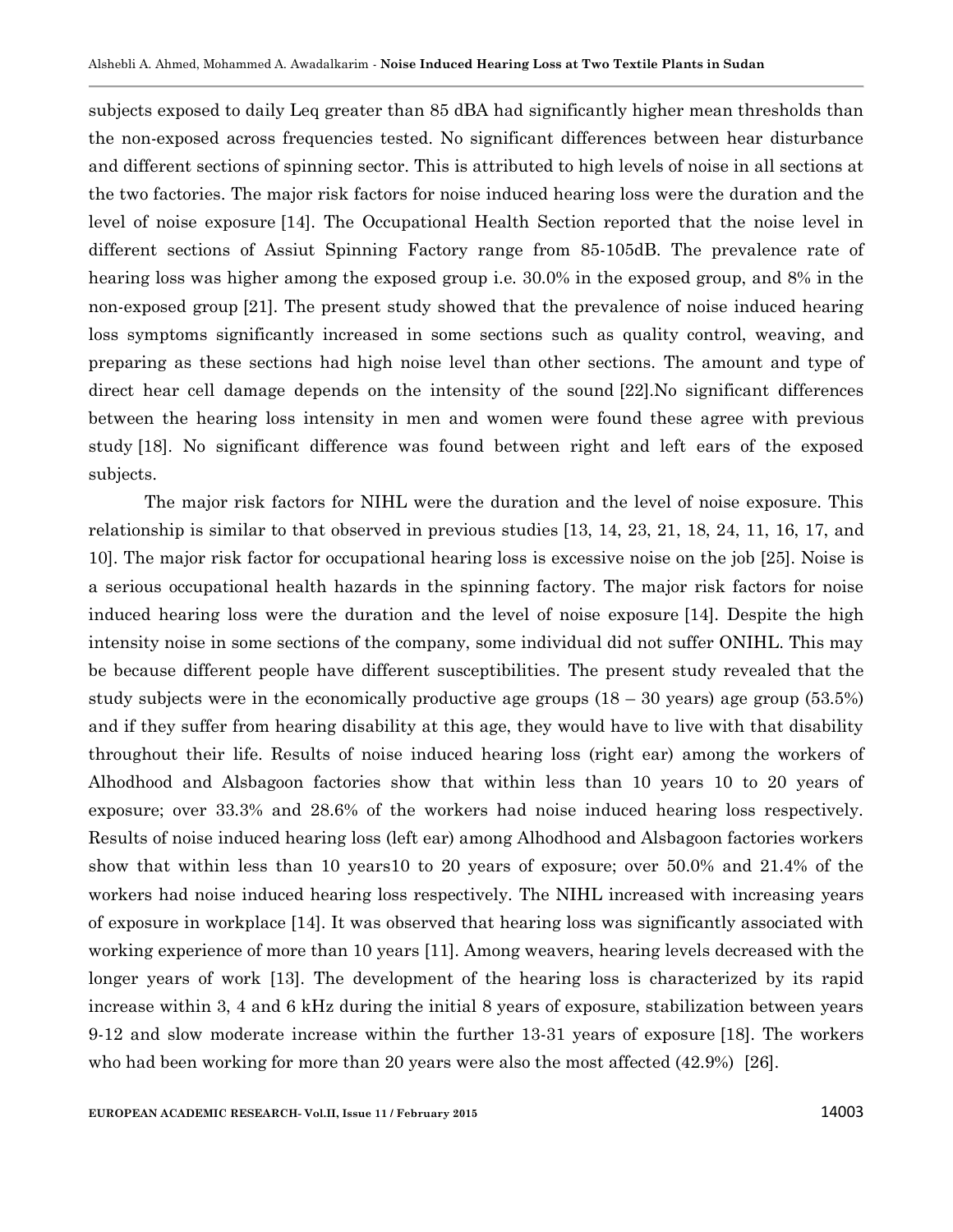#### **Conclusions**:

Workers in weaving section of both factories and preparing section in Alsbagoon factory were exposed to average levels of noise above 85 dBA, the major risk factors for NIHL were the duration and the level of noise exposure and hearing loss was significantly associated with working experience of more than 10 years. This supports the conclusion that decrease noise level at the range of 85–90 dB (A) Leq for 8 h/d (40 h/wk), engineering controlling means should institute to decrease the number of sources of noise production and to reduce the level of noise produced.

#### **Acknowledgment**

It gives me pleasure to express our thanks and gratitude to those who made this research possible, the German Academic Exchange Service (DAAD) for funding the research. Special thanks are extended to Mr. Alrasheed Yousif from the Ministry of Heath, Khartoum State as well as to Mr. Tariq Hakim Head of Community Medicine, Faculty of Medicine, U of K. We also extend my appreciation to the factories managements and to their workers who participated in the study.

#### **REFERENCES:**

- OiSaeng H, Madeleine F, Kerr J, Poling GL, Sumitrajit D,2013, Understanding and preventing noise-induced hearing loss Disease-a-Month, vol. 59 ,pp. 110 – 118.
- National Institute for Occupational Safety and Health. (1998) Criteria for a recommended standard: occupational noise exposure, revised criteria 1998, DHHS (NIOSH) report no. 98-126. Cincinnati, OH: US Department of Health and Human Services.
- Noor, HI, Elias A, 2006, Noise-induced hearing loss and compliance with the hearing conservation program in Malaysia, Asian-Pacific Newsletter on Occup Health and Safety, vol.13, no.2, pp.33 - 34.
- Marisol Concha-Barrientos, Diarmid Campbell-Lendrum, Kyle Steenland 2004, Occupational noise: Assessing the burden of disease from work-related hearing impairment at national and local levels, Environmental Burden of Disease Series, No 9. World Health Organization, Geneva.
- Ertem, M, Ilicn, E, Meric, F 1998, Noise induced hearing loss among cotton textile and carpet mill workers, Tr J of Medical Science, vol. 28, pp.561-565.

**EUROPEAN ACADEMIC RESEARCH- Vol.II, Issue 11 / February 2015** 14004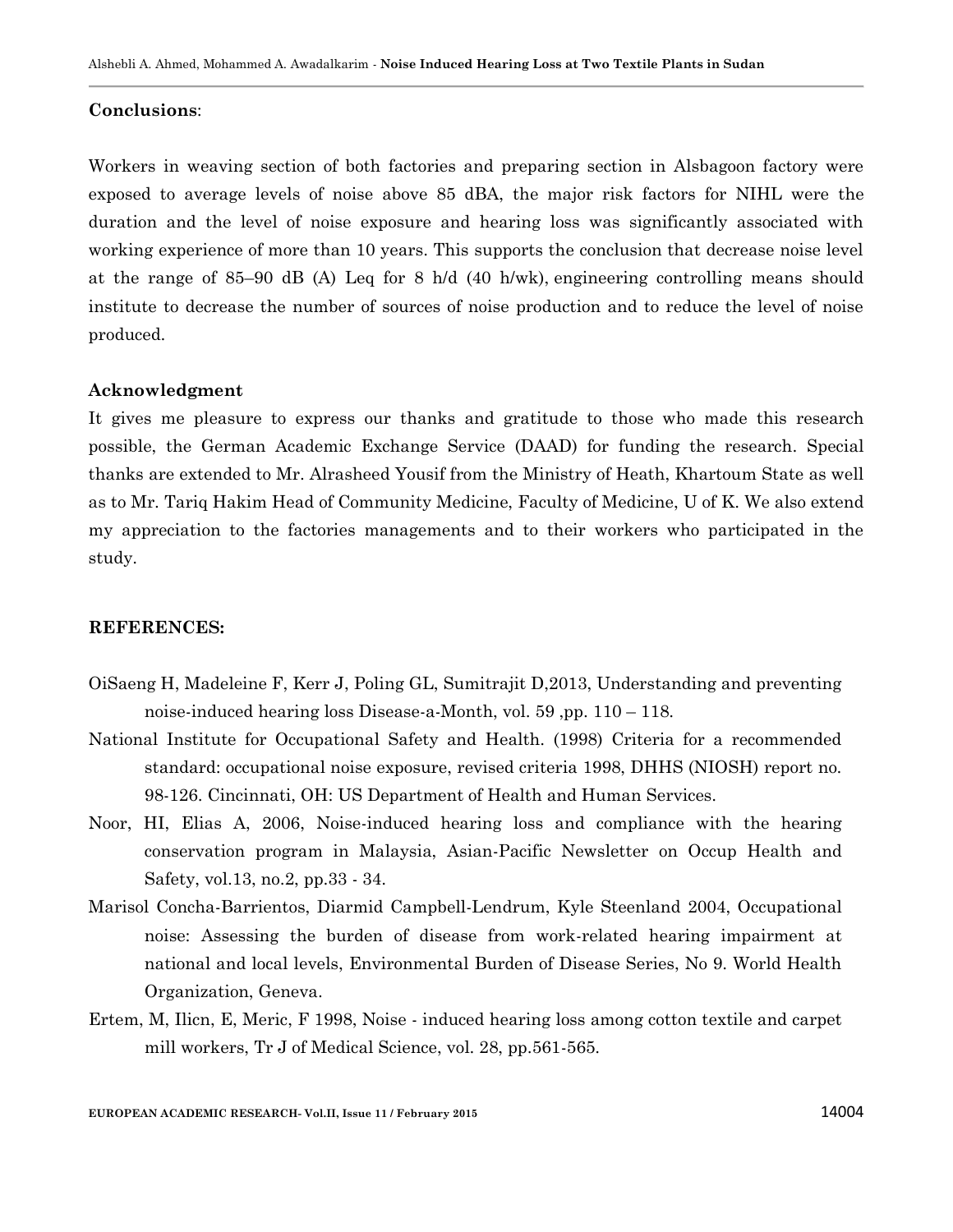- Anne, MB 2003, The effectiveness of a hearing conservation program for fourth grade students, Master of Arts, Miami University, Ohio, Oxford, USA
- Parsher, D 2003, Estimation of hearing damage from noise exposure: Report on meeting « WHO noise technical meeting on exposure-response relationships of noise on health on 19 - 21 September 2002, Bonn, Germany
- Bedi, R 2006, Evaluation occupational environment in tow textile plants in northern India with specific reference to noise, J Industrial Health, vol. 44, pp. 112-116.
- Yousif, EA 2006, Assessment of the effects of noise hazards among workers in Khartoum spinning and weaving Co. Ltd- Bahri industrial area, M.Sc in public and environmental health, Alziem Alazhari university, Sudan.
- Nguyen, AL, Nguyen TC, Van TL, Hoang MH, Nguyen S.; Joani H, Villanueva, MG, Matsuda S, Sotoyama M,Sudo,A,1998,Noise levels and hearing ability of female workers in textile factory in Vietnam, Industrial health, vol.36, pp.61 - 65.
- Ashraf, HD, Younus, MA, Kumar, P, Siddiqui, MT, Ali, SS Siddiqui, MI 2009, Frequency of hearing loss among textile industry workers of weaving unit in Karachi, Pakistan, J Pak Med Assoc, vol.59, no.8, pp. 575 – 579.
- Yu, ITS , Wong, TW 2000, Occupational noise exposure & hearing impairment among workers in the service industry in Hong Kong, Health Services Research Committee\Health Care & Promotion Fund, HSRC\HCPF final report # 621016.
- Charalistsakulchait, P, kawakmi, T, Kongmuang, U, Vivatjes -tsadawut, P, leongsrisook, W 1999, Noise exposure and permanent hearing loss of textile workers in Thailand, Journal of Industrial Health, vol.27, pp.165-173.
- Belachew, A, Berhane, Y 1999, Noise–induced hearing loss among textile workers, Ethiop J Health Der, vol.13, no. 2, pp. 69-75.
- Pãuncu, EA 2000, Non-auditory damages of industrial noise in workers of a textile factory, CEJOEM, vol.6, no. (2-3), pp. 171-175.
- Yildirim, IK, Okur ME, Tolun FI, Kilic MA, Kurutas EB& Ekerbicer HC 2007, The effects of noise on hearing and oxidative stress in textile workers, Industrial Health, vol.45, no.6, pp.743 – 749.
- Ahmed, HO, Derris, JH, Bradran, O, Ismail, M, Ballal, SG, Ashoor, A, Jerwood, D 2001,
- Occupational noise exposure and hearing loss of workers in two plants in Eastern Saudi Arabia, Ann Occup Hyg, vol.45, no. 5, pp.371-380.
- Sulkowski, W, Kowalska, SL 1986, A permanent noise-induced shift in the auditory threshold in textile industry workers, Med Pr. Vol.7, no.3, pp. 175 - 186.